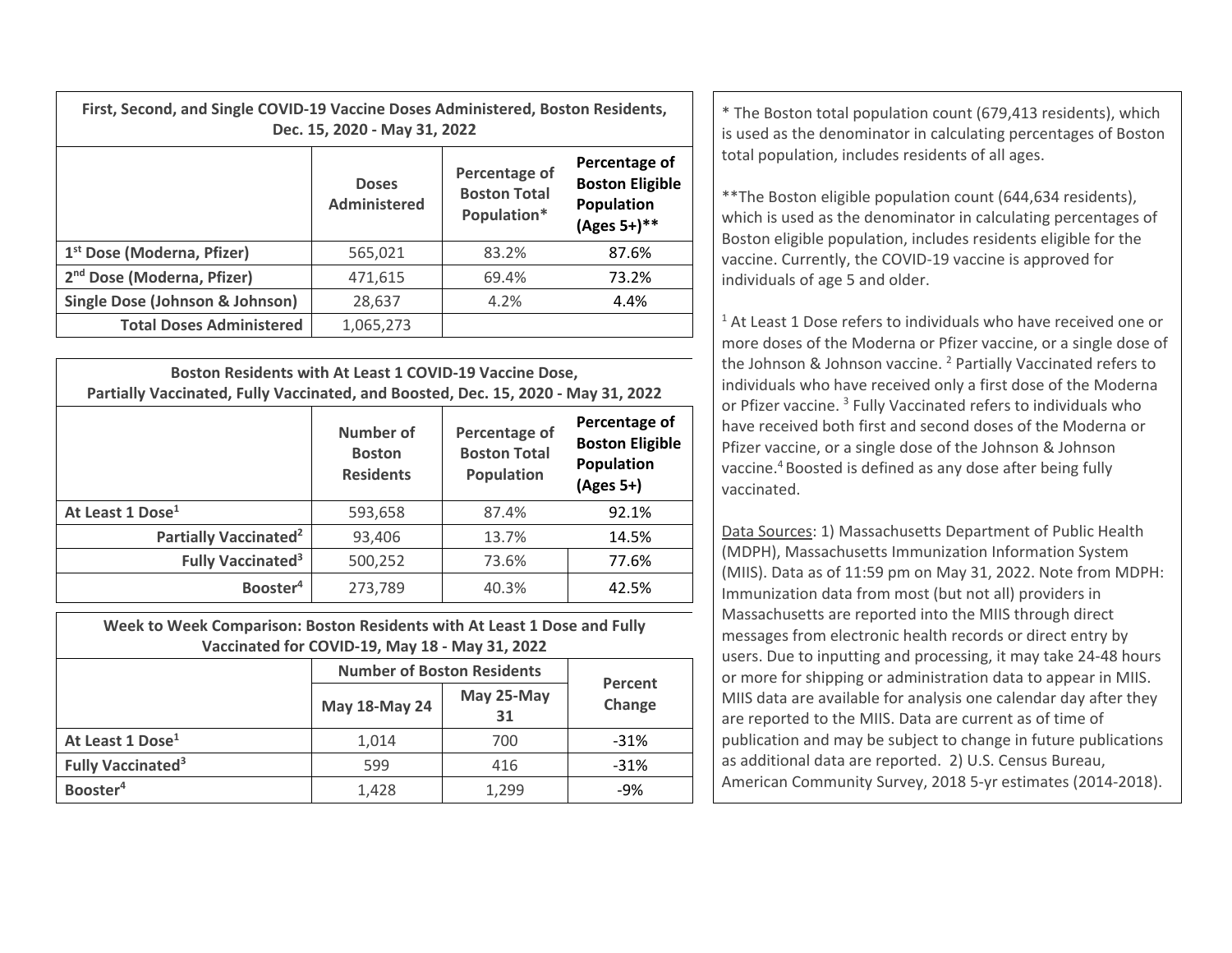

\* Total number of individuals receiving their initial dose in the 10‐week period.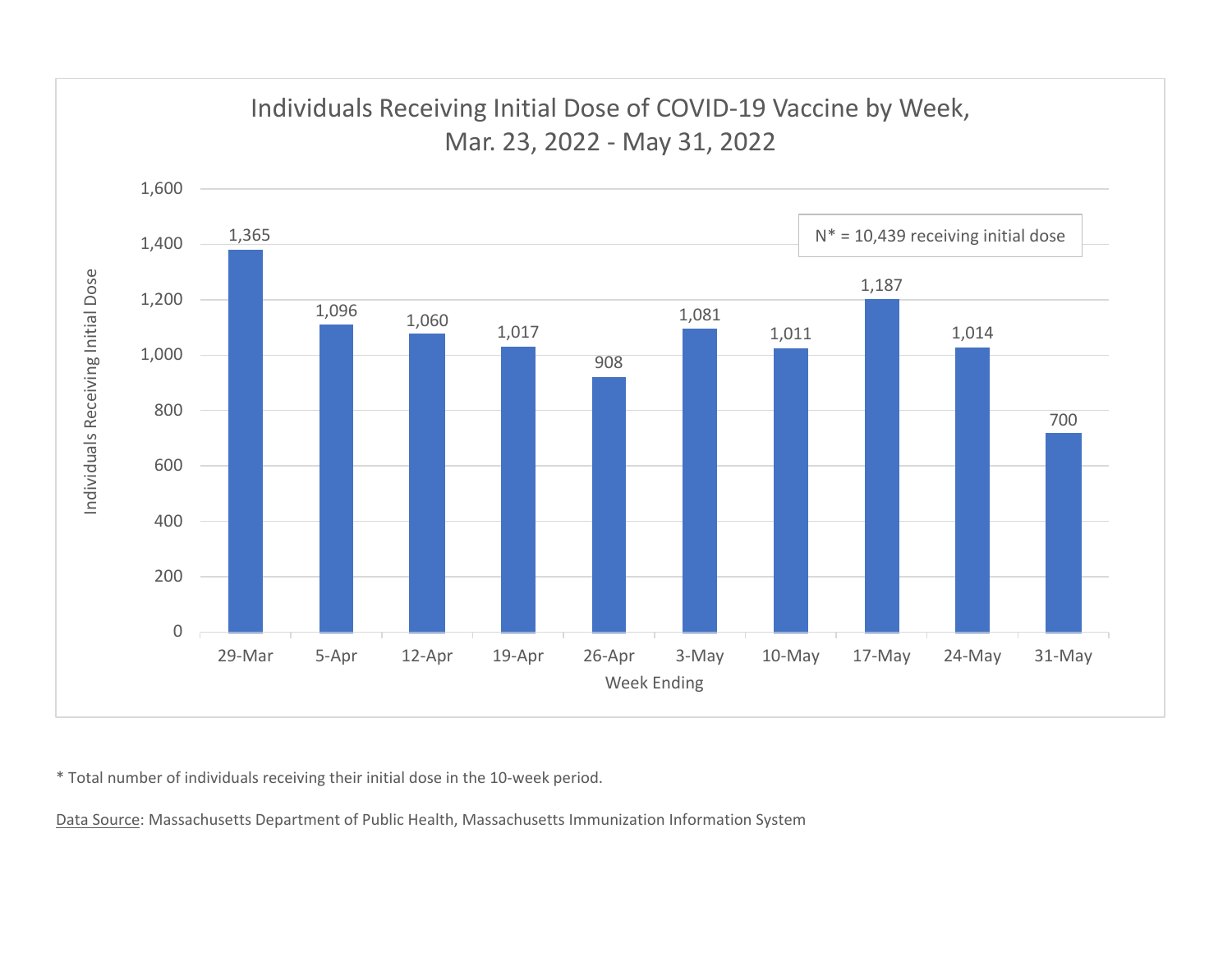

\* Total number of individuals receiving their final dose in the 10‐week period.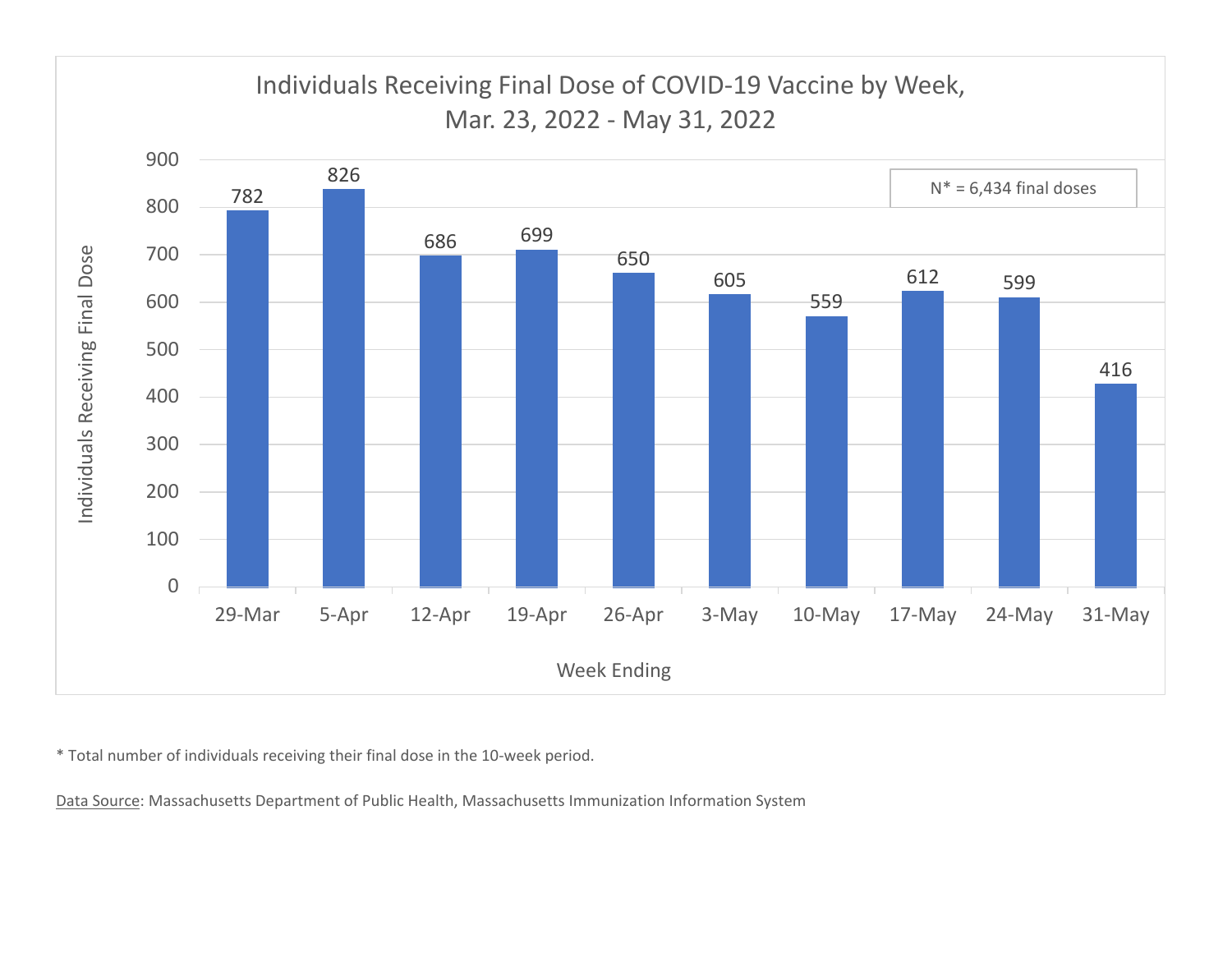

\* Total number of individuals receiving <sup>a</sup> booster dose in the 10‐week period.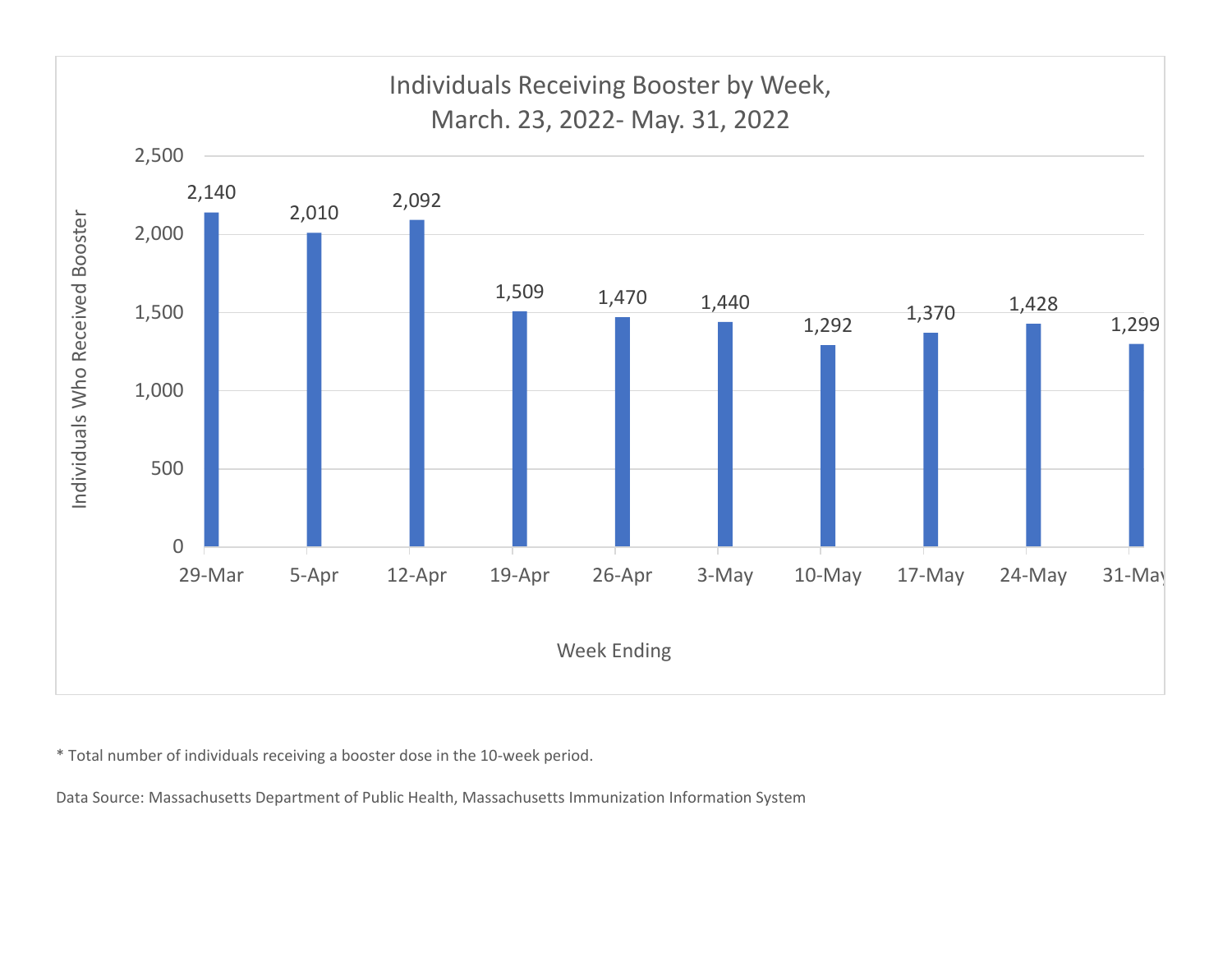

\* Varies from Total N of Individuals with At Least 1 Dose (593,658) due to missing age data for 9 individuals.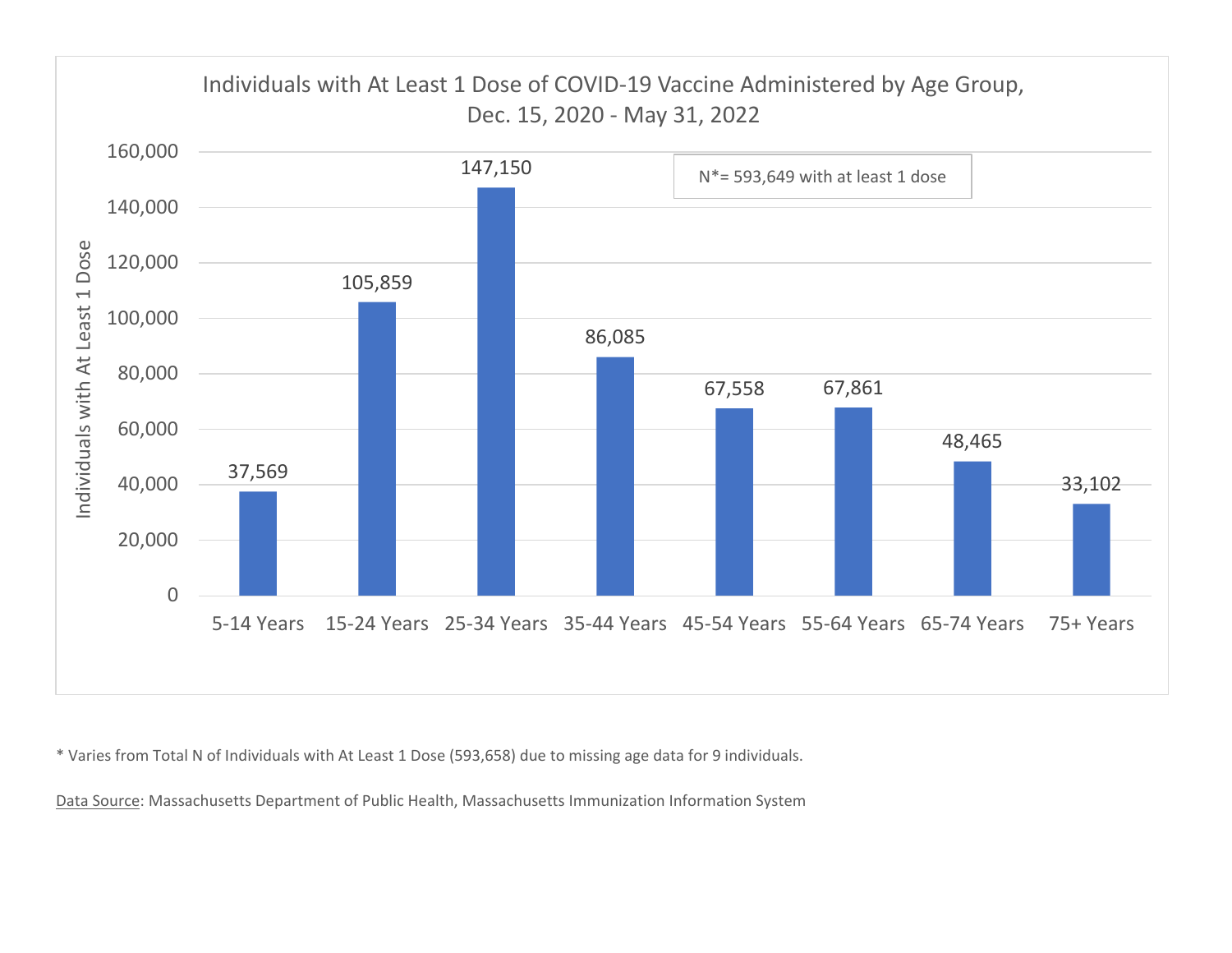

\* Varies from Total N of Individuals with At Least 1 Dose (593,658) due to missing age data for 9 individuals.

In accordance with CDC practices, BPHC has capped the percent of population coverage metrics at 99.9%. These metrics could be greater than 99.9% for multiple reasons, including census denominator data not including all individuals that currently reside in the county (e.g., part time residents) or potential data reporting errors. Estimates may change as new data are made available.

Percentage of overall Boston population with at least 1 dose <sup>=</sup> 87.4%.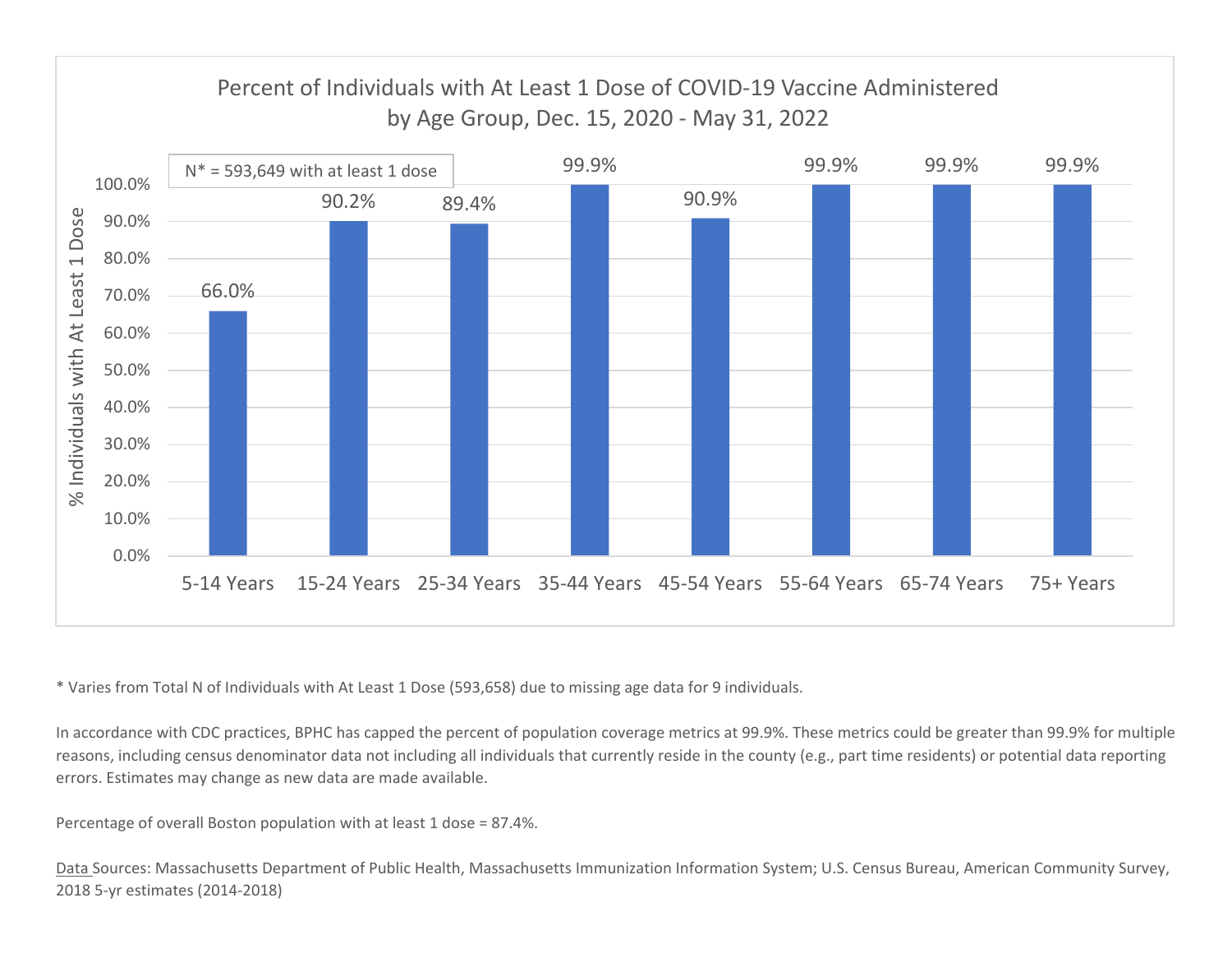

\* Varies from Total N of Fully Vaccinated Individuals (500,252) due to missing age data for 3 individuals.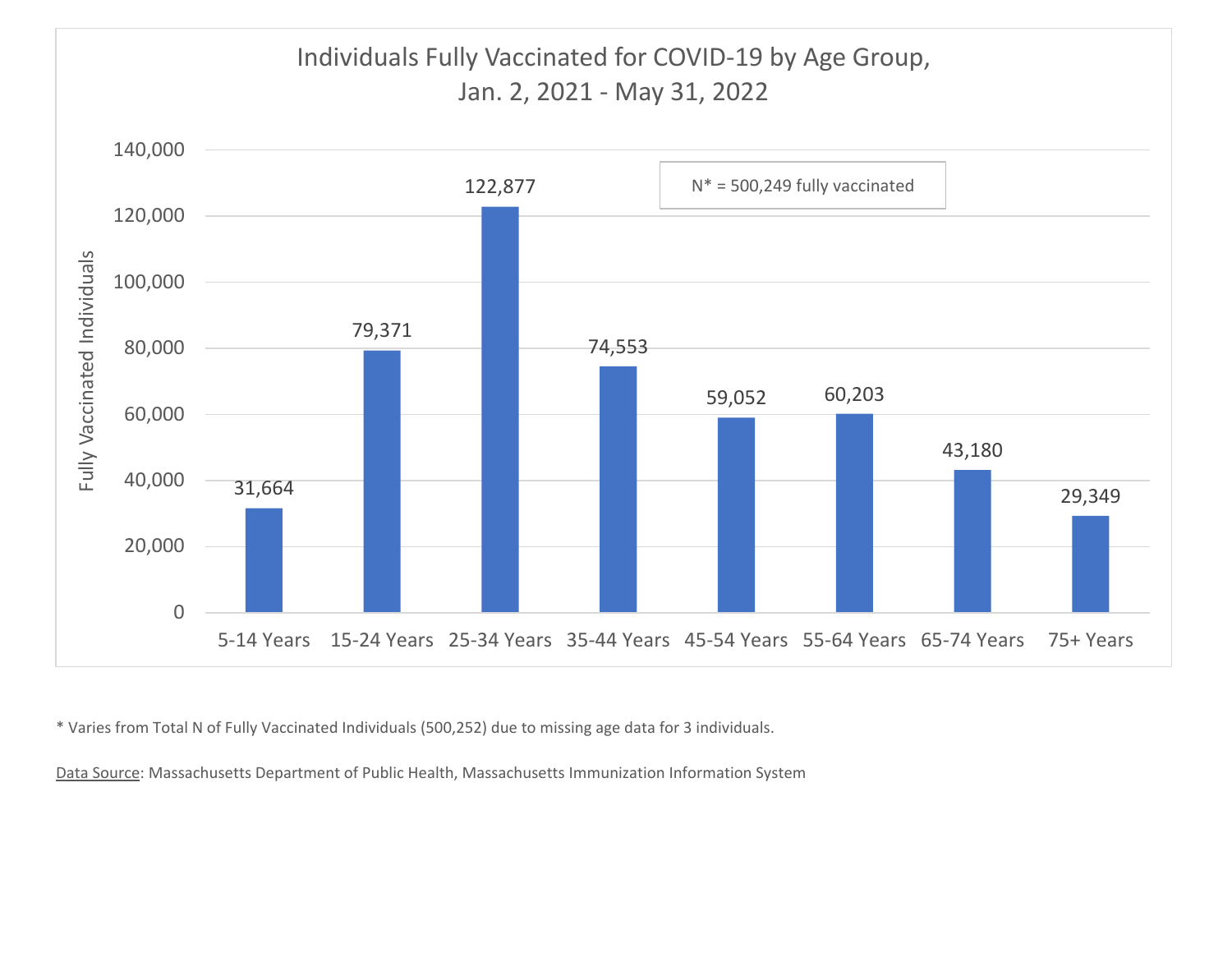

\* Varies from Total N of Fully Vaccinated Individuals (500,252) due to missing age data for 3 individuals.

Percentage of overall Boston population fully vaccinated <sup>=</sup> 73.6%.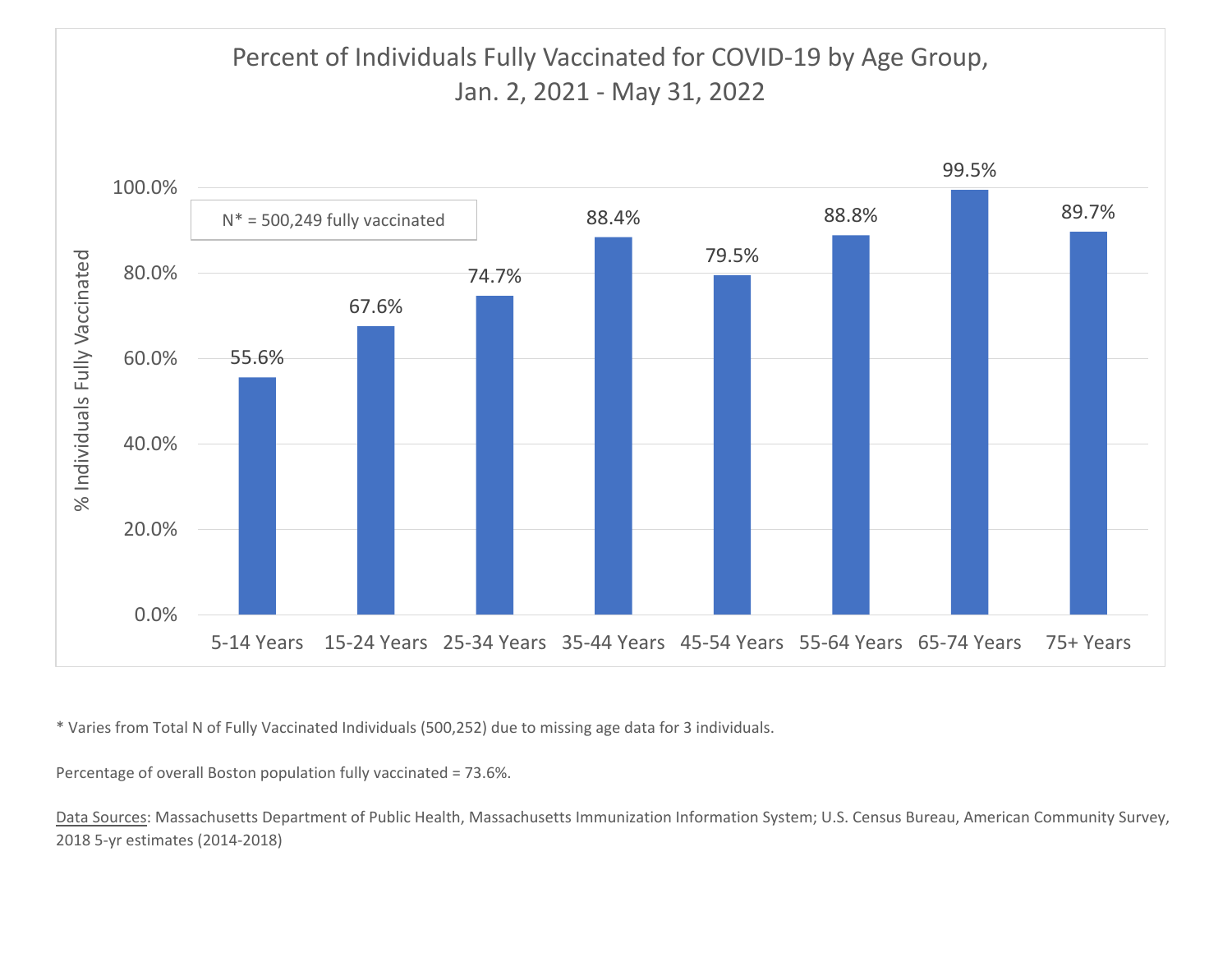

Asian/PI <sup>=</sup> Asian, Native Hawaiian, and Pacific Islander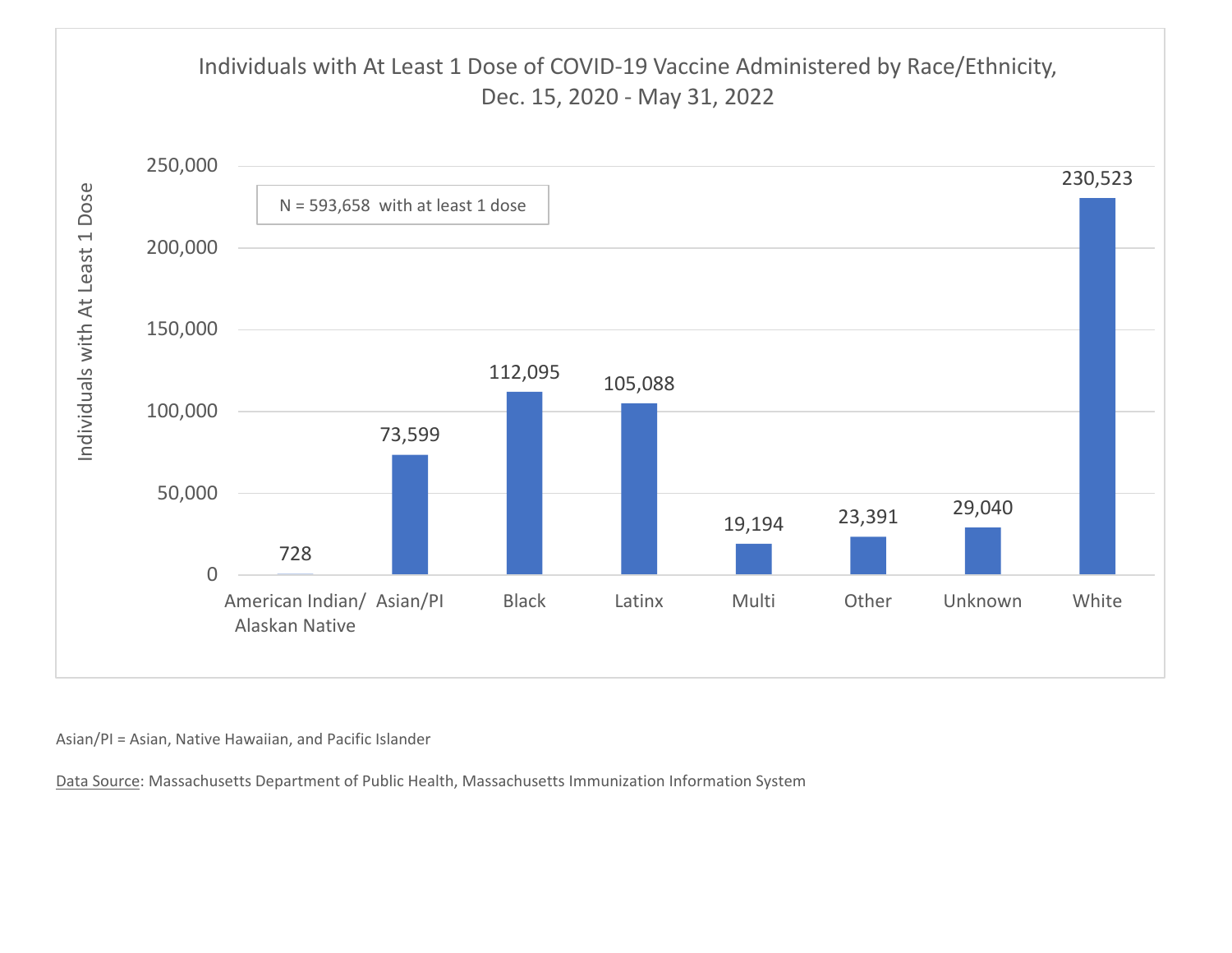

Asian/PI <sup>=</sup> Asian, Native Hawaiian, and Pacific Islander

\* Varies from Total N of Individuals with At Least 1 Dose (593,658) because data for residents who identify as Multiracial, Other, or Unknown are not included in this chart due to lack of comparable population data.

Percentage of overall Boston population with at least 1 dose <sup>=</sup> 87.4%.

In accordance with CDC practices, BPHC has capped the percent of population coverage metrics at 99.9%. These metrics could be greater than 99.9% for multiple reasons, including census denominator data not including all individuals that currently reside in the county (e.g., part time residents) or potential data reporting errors. Estimates may change as new data are made available.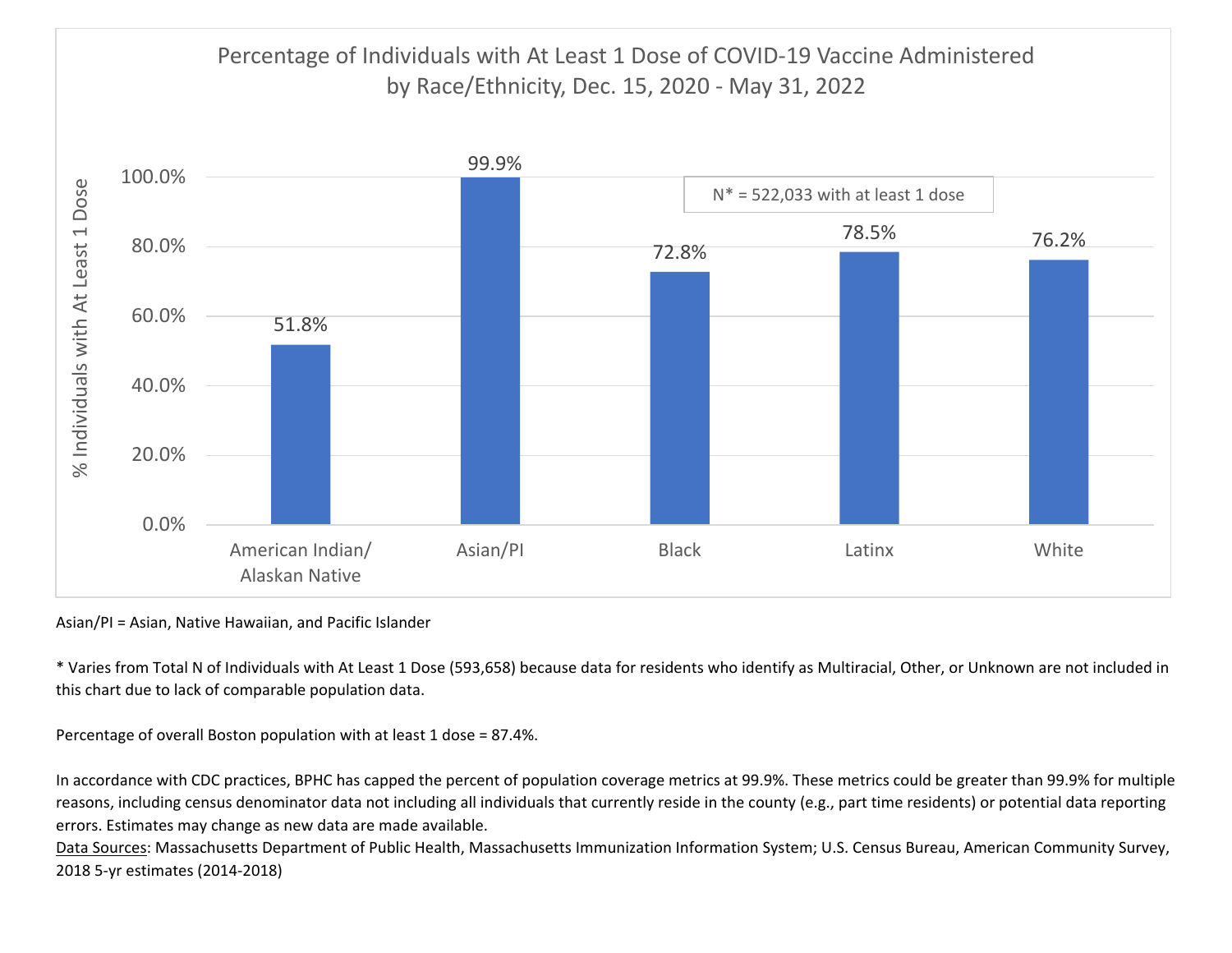

Asian/PI <sup>=</sup> Asian, Native Hawaiian, and Pacific Islander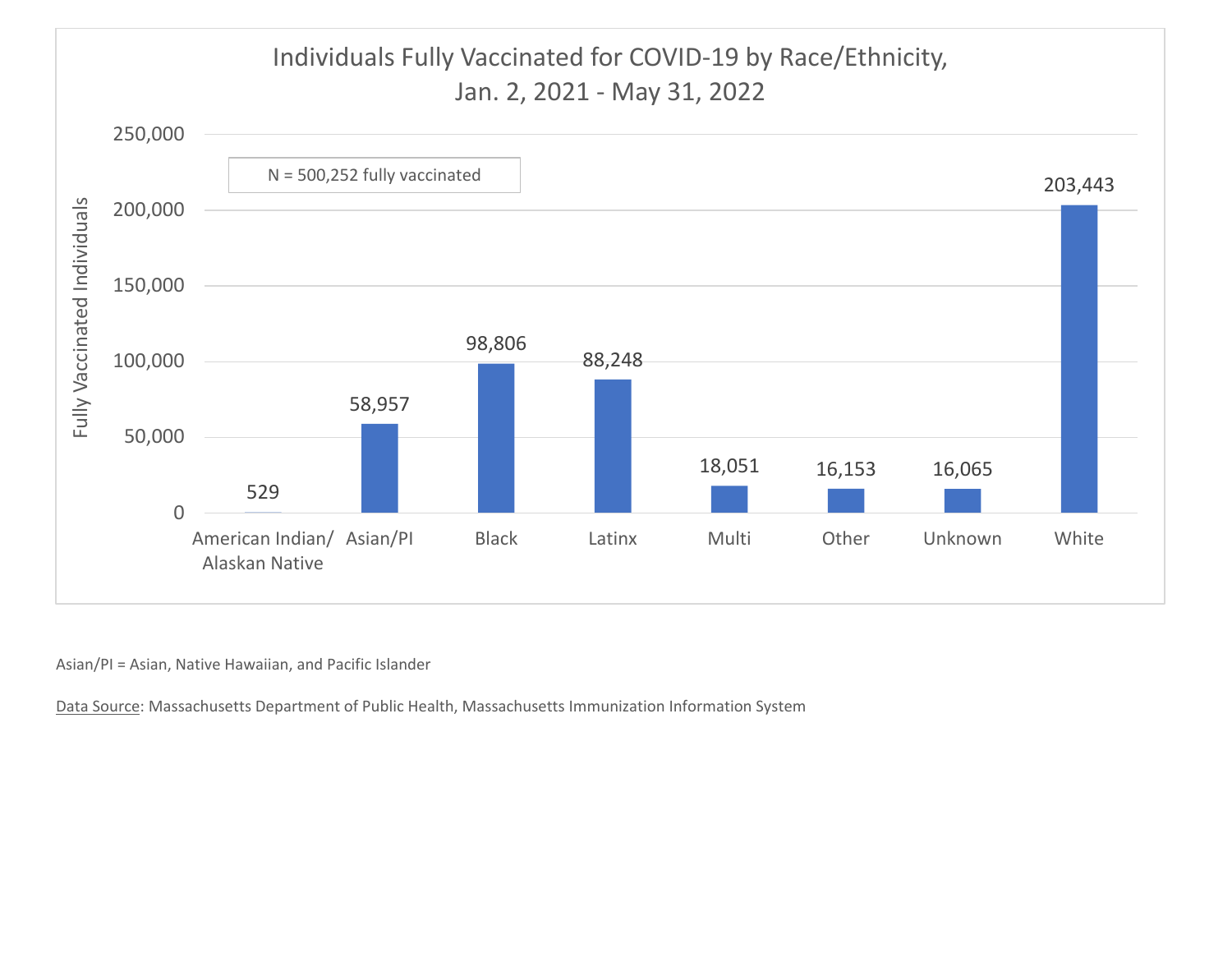# Percentage of Individuals Fully Vaccinated for COVID‐19 by Race/Ethnicity, Jan. 2, 2021 ‐ May 31, 2022



### Asian/PI <sup>=</sup> Asian, Native Hawaiian, and Pacific Islander

\* Varies from Total N of Fully Vaccinated Individuals (500,252) because data for residents who identify as Multiracial, Other, or Unknown are not included in this chart due to lack of comparable population data.

Percentage of overall Boston population fully vaccinated <sup>=</sup> 73.6%.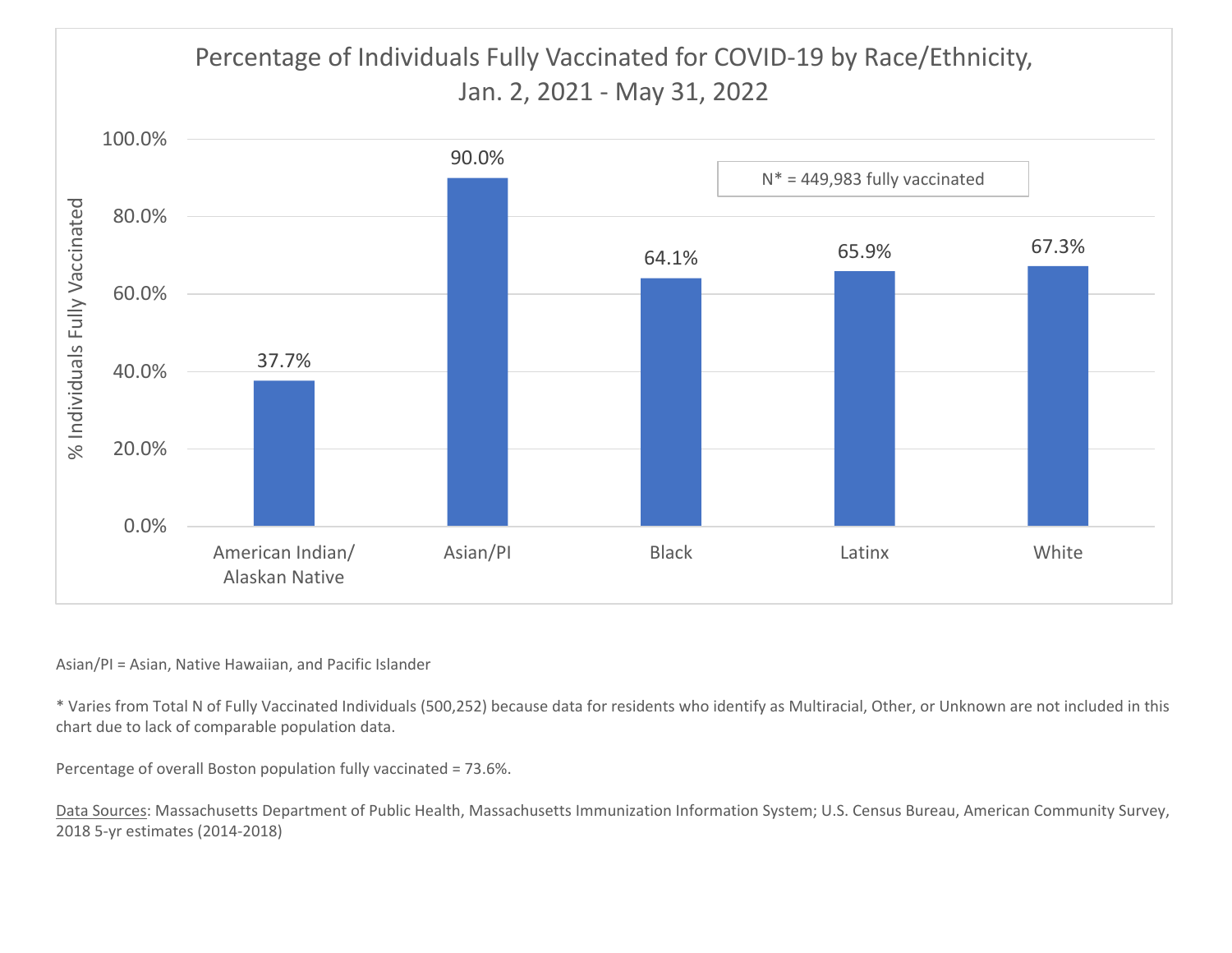

Asian/PI <sup>=</sup> Asian, Native Hawaiian, and Pacific Islander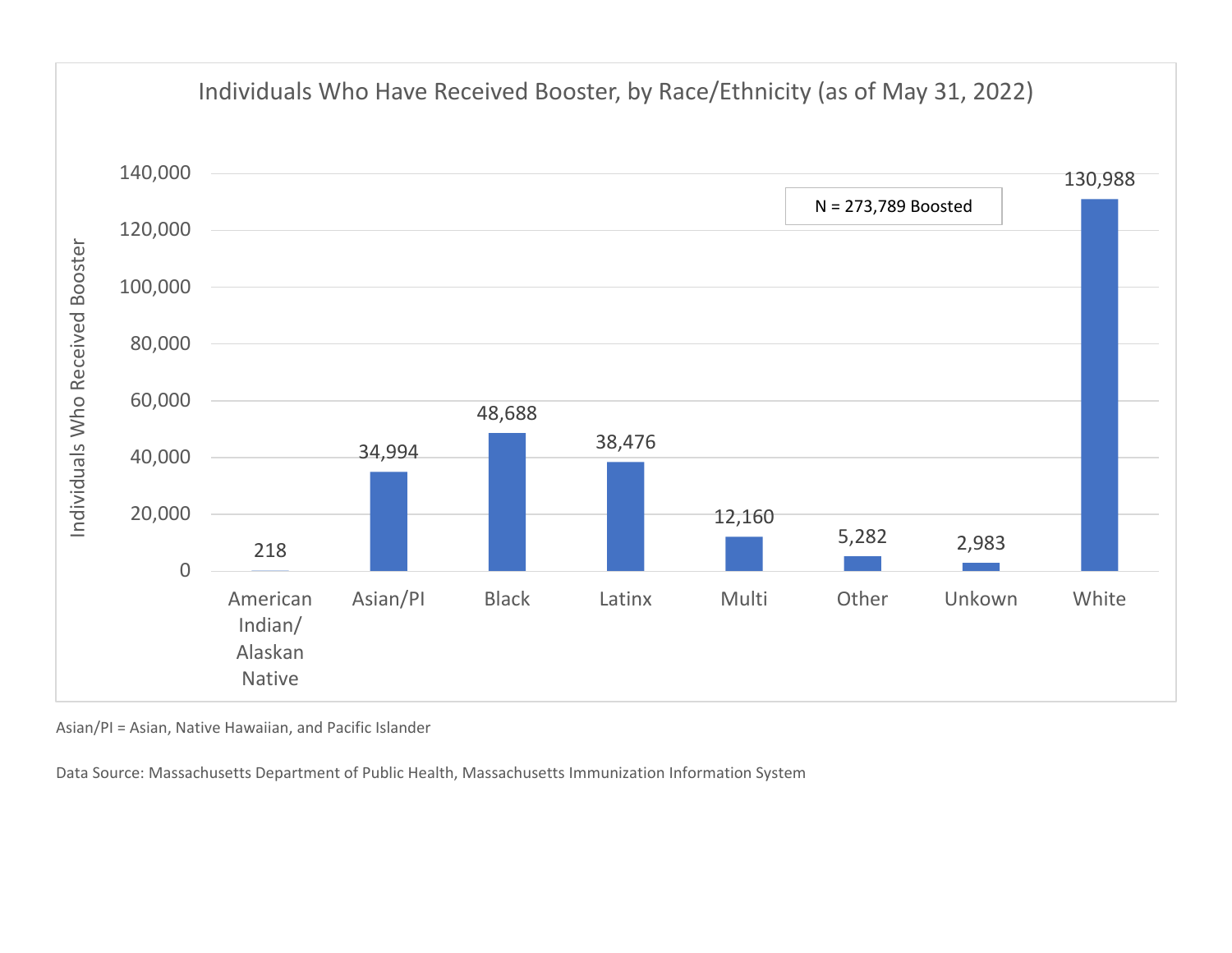## Percentage of Individuals Who Have Received Booster, by Race/Ethnicity (as of May 31, 2022)



Asian/PI <sup>=</sup> Asian, Native Hawaiian, and Pacific Islander

\* Varies from Total N of boosted Individuals (273,789) because data for residents who identify as Multiracial, Other, or Unknown are not included in this chart due to lack of comparable population data.

Percentage of overall Boston population boosted <sup>=</sup> 40.3%.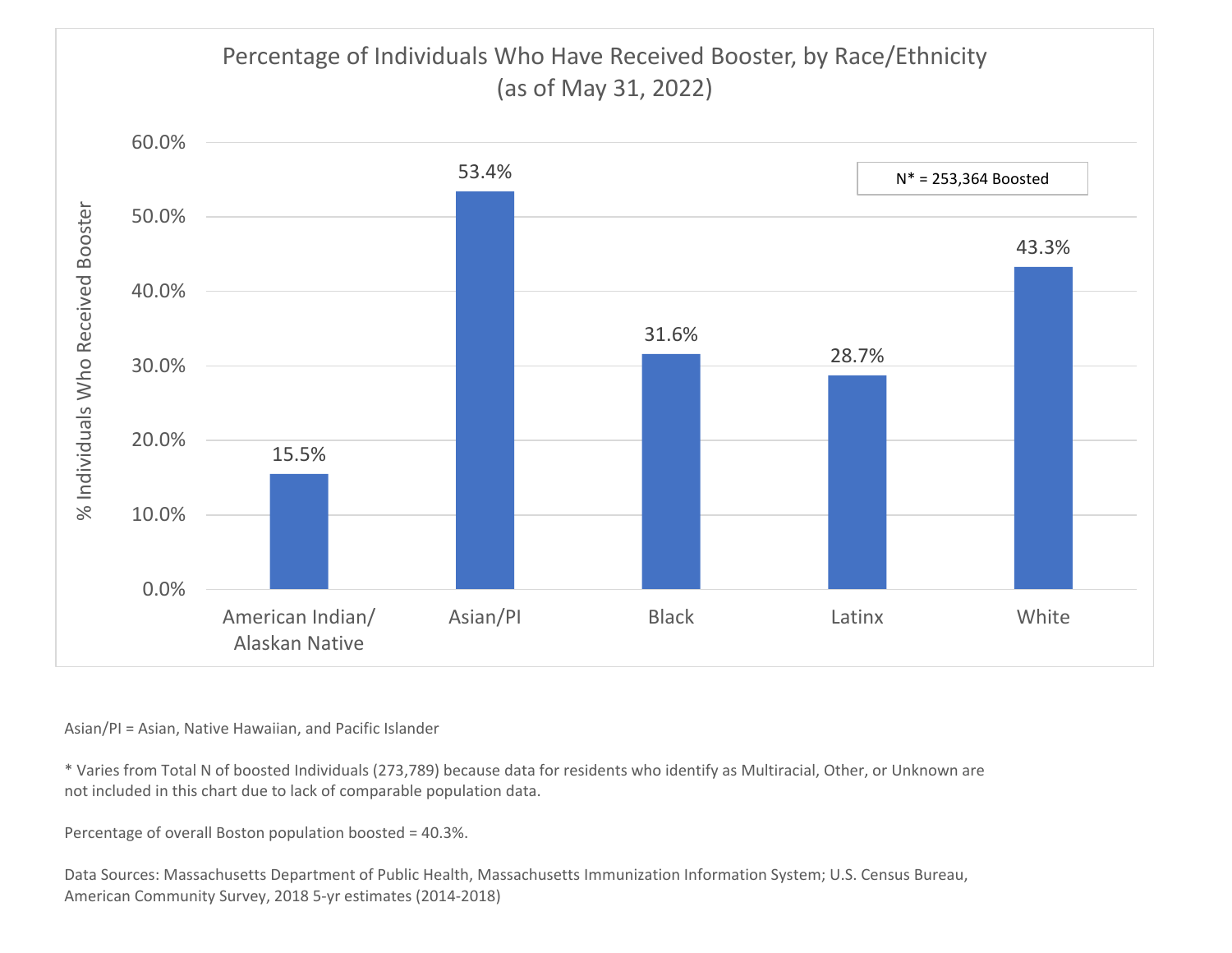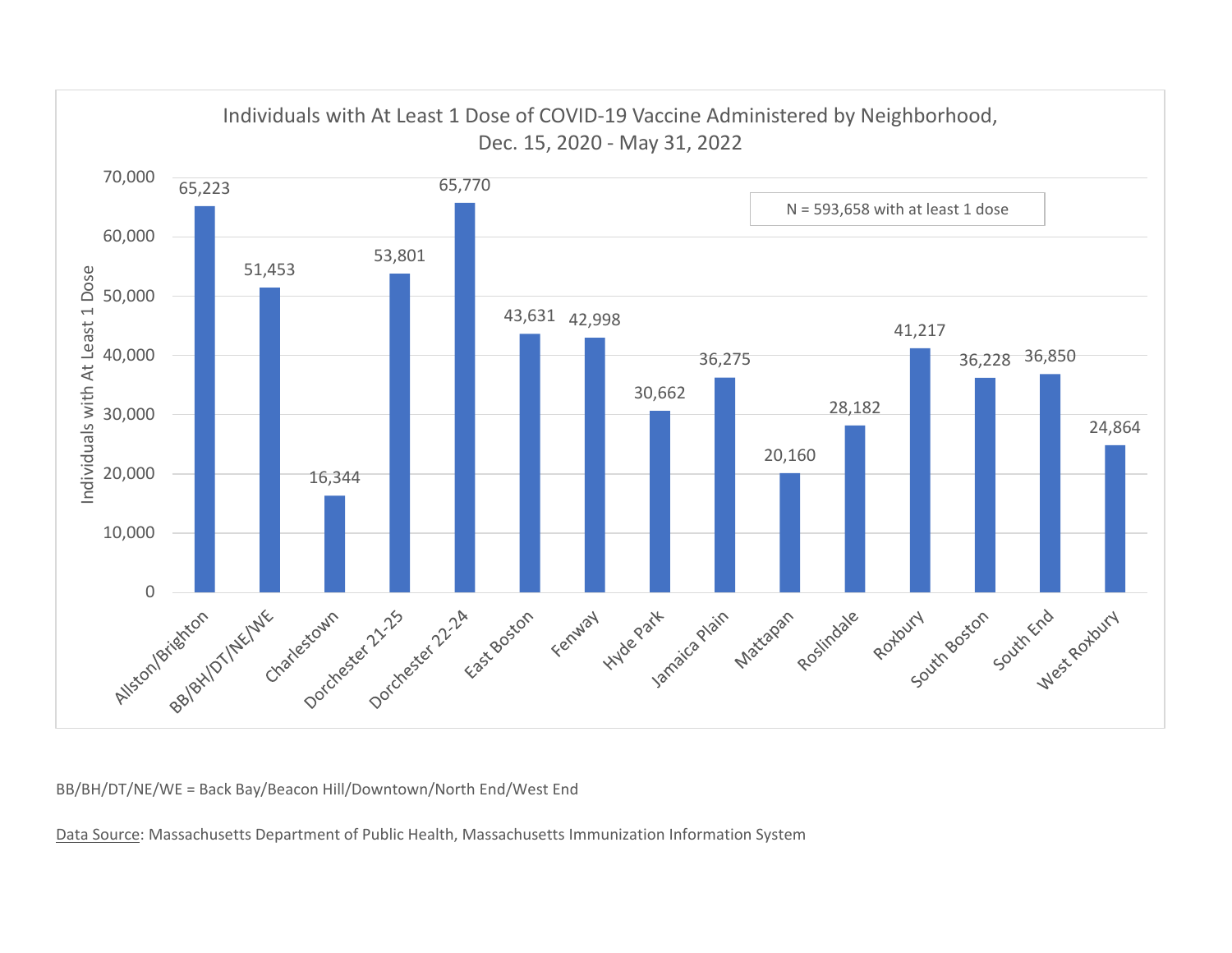

Percentage of overall Boston population with at least 1 dose <sup>=</sup> 87.4%.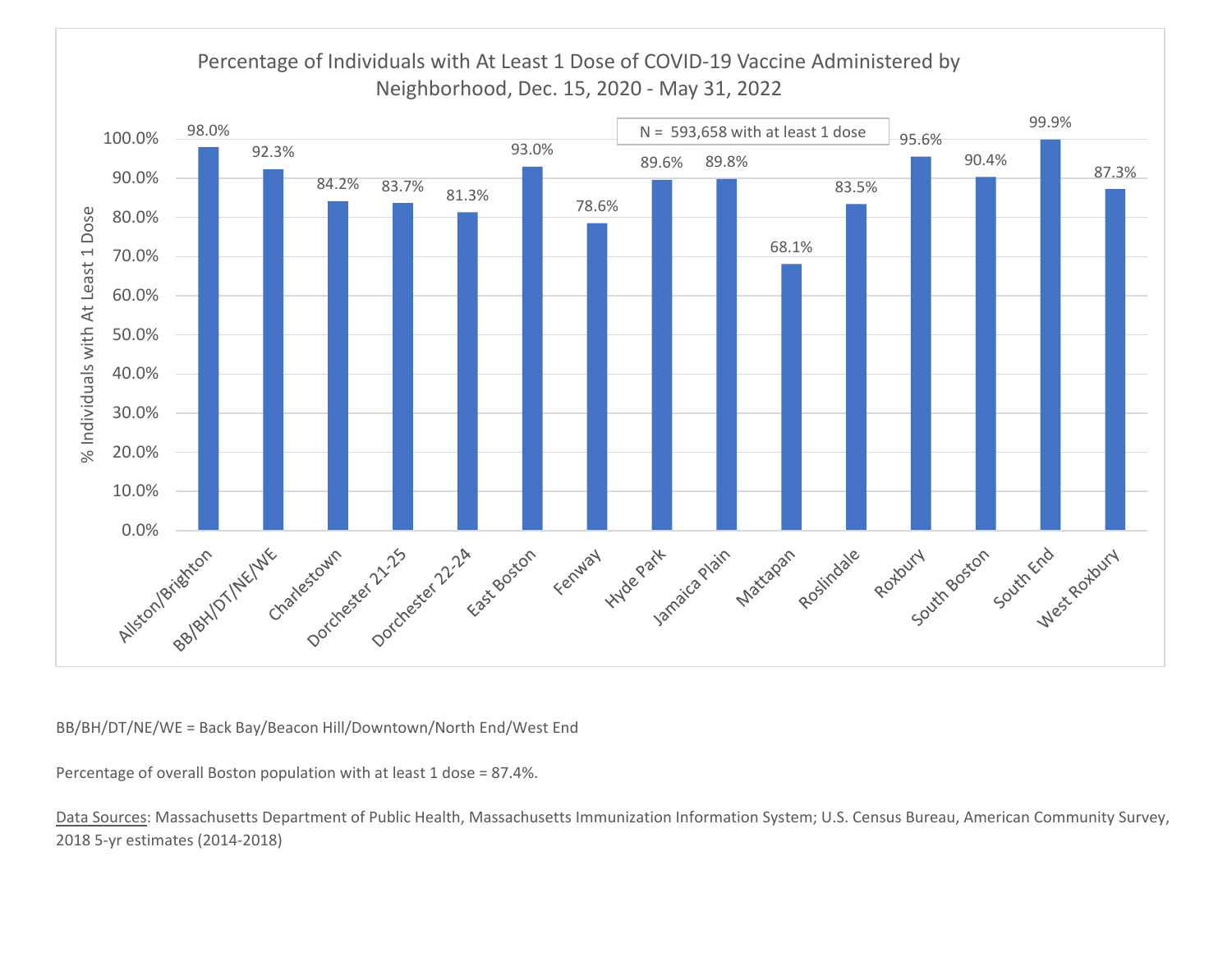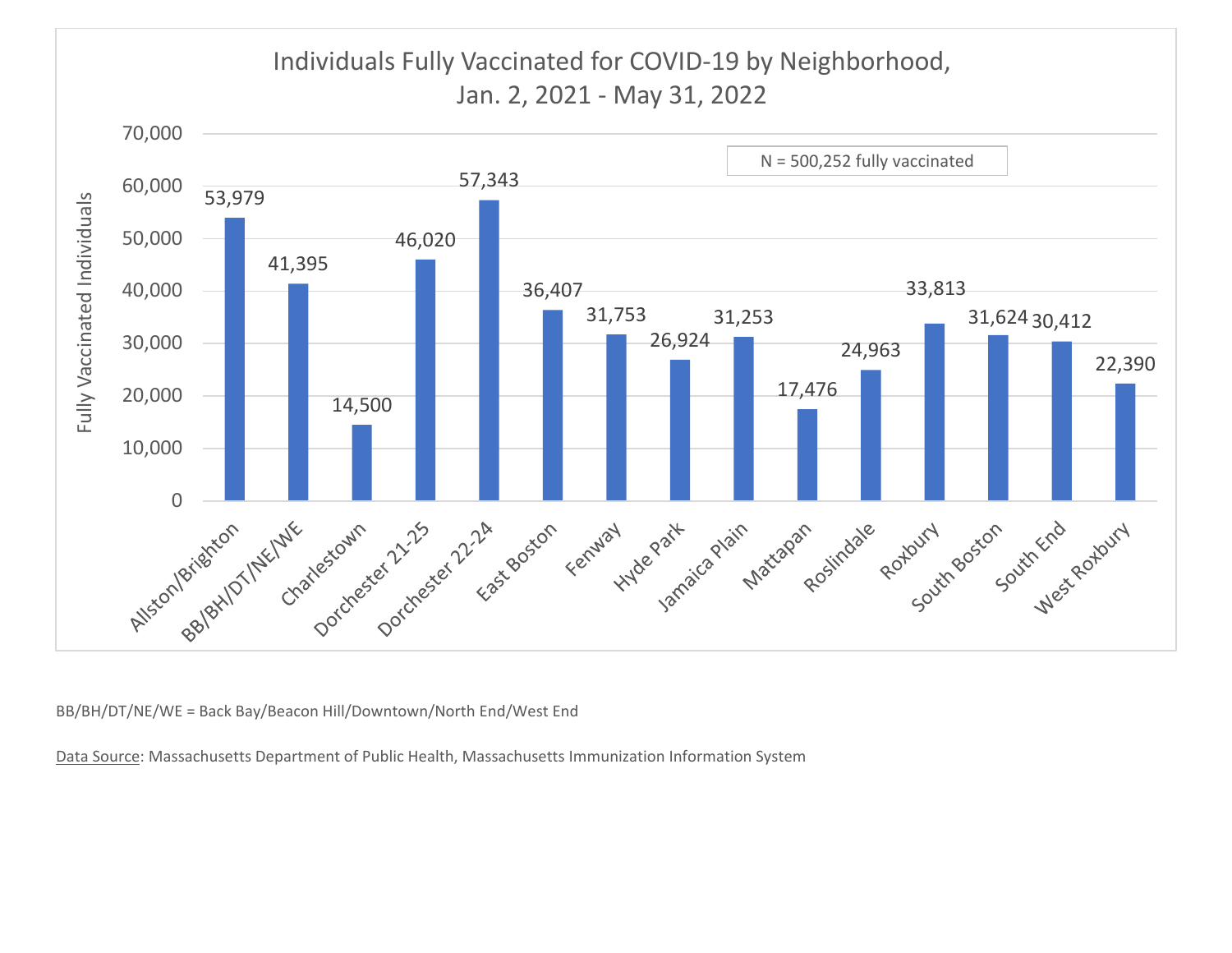## Percentage of Individuals Fully Vaccinated for COVID‐19 by Neighborhood, Jan. 2, 2021 ‐ May 31, 2022



BB/BH/DT/NE/WE <sup>=</sup> Back Bay/Beacon Hill/Downtown/North End/West End

Percentage of overall Boston population fully vaccinated <sup>=</sup> 73.6%.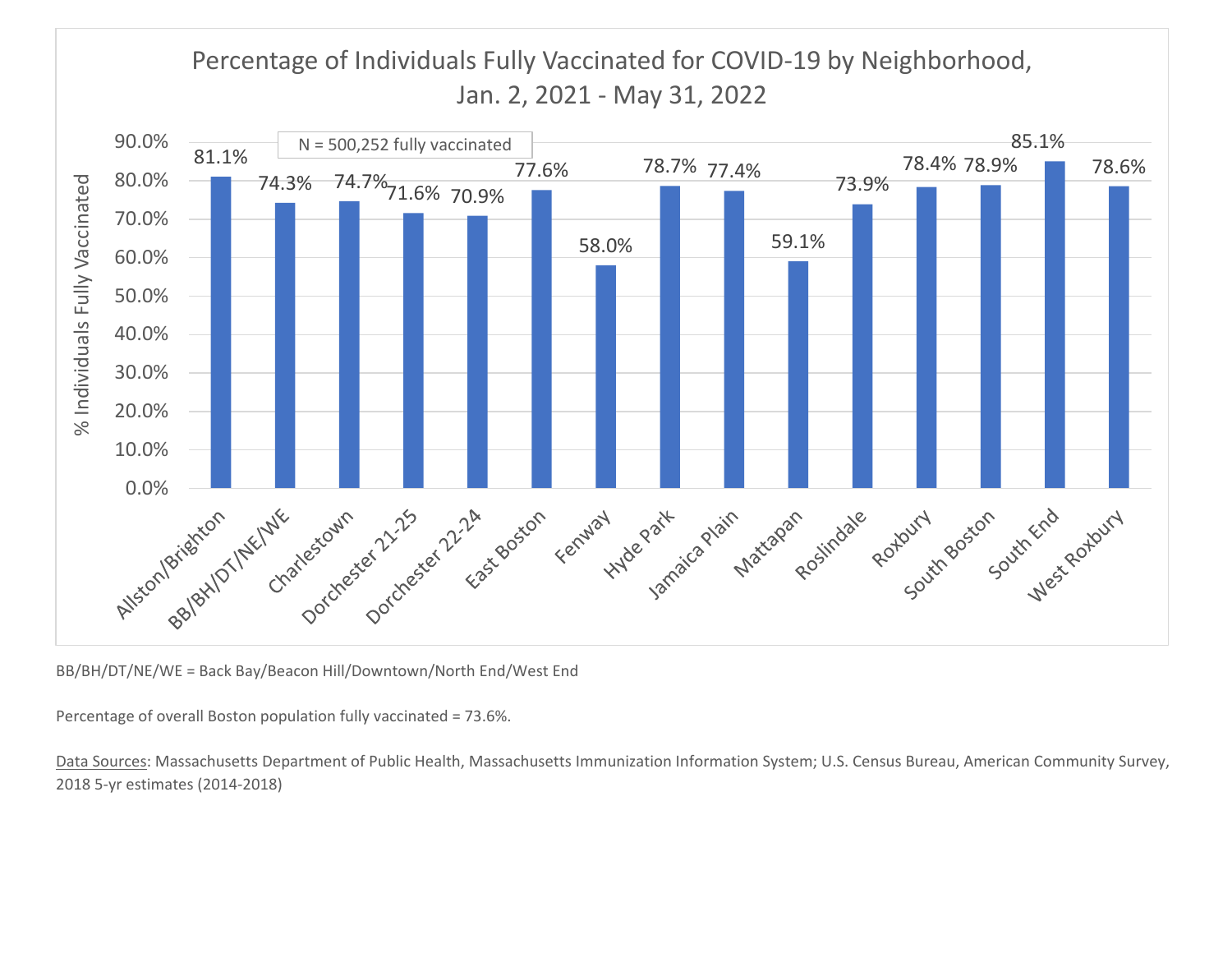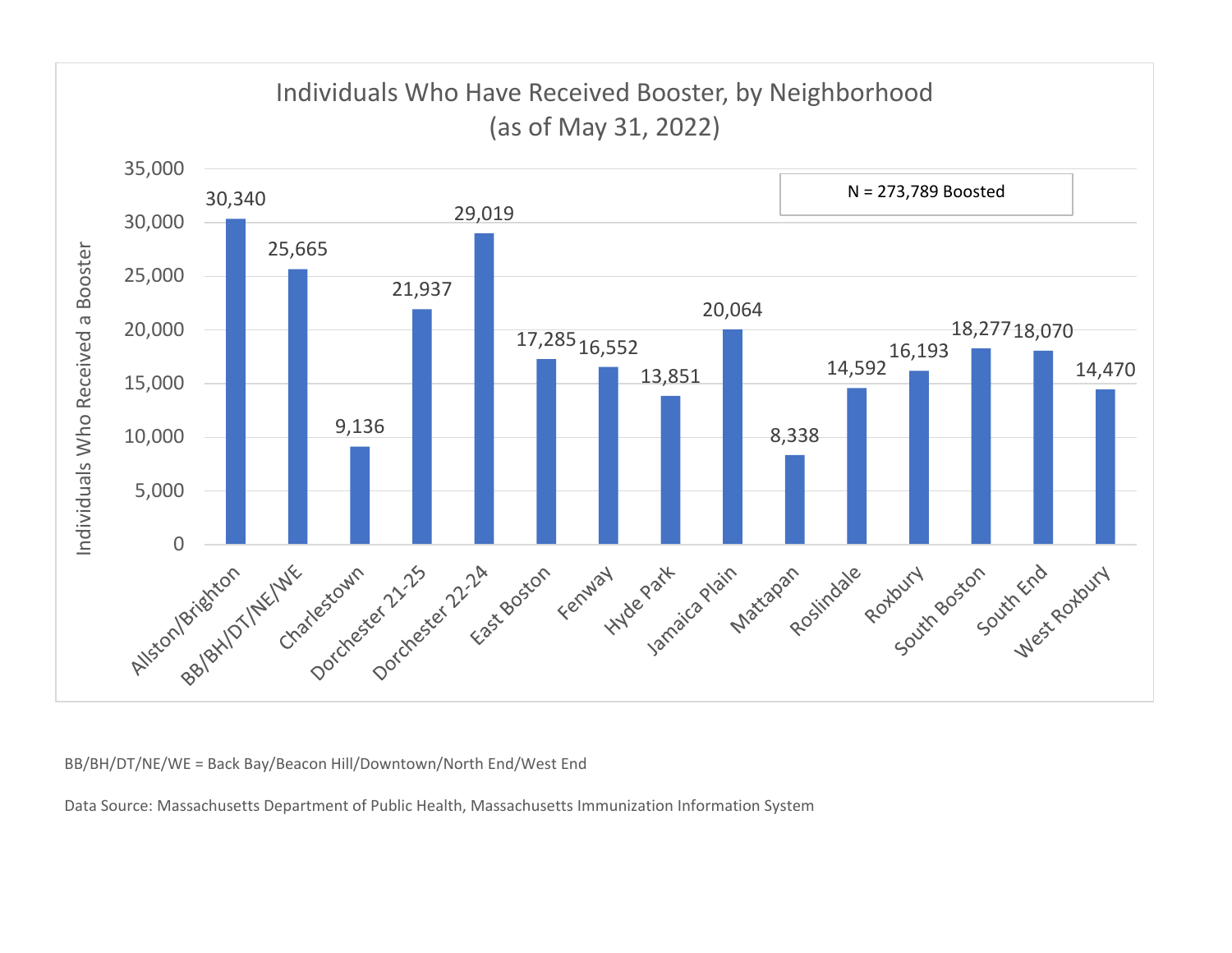

BB/BH/DT/NE/WE <sup>=</sup> Back Bay/Beacon Hill/Downtown/North End/West End

Percentage of overall Boston population boosted <sup>=</sup> 40.1%.